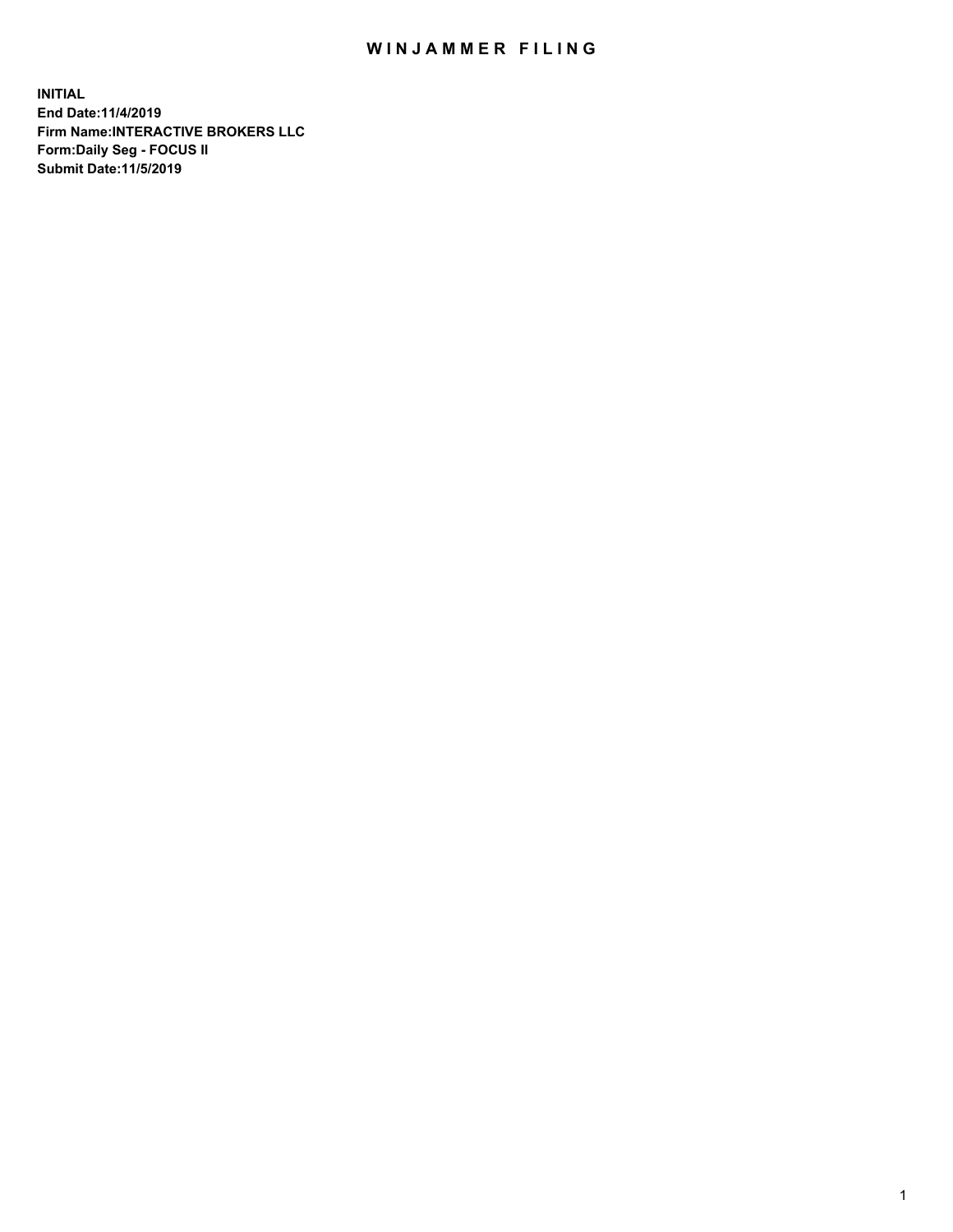**INITIAL End Date:11/4/2019 Firm Name:INTERACTIVE BROKERS LLC Form:Daily Seg - FOCUS II Submit Date:11/5/2019 Daily Segregation - Cover Page**

| Name of Company                                                                                                                                                                                                                                                                                                                | <b>INTERACTIVE BROKERS LLC</b>                                                                  |  |
|--------------------------------------------------------------------------------------------------------------------------------------------------------------------------------------------------------------------------------------------------------------------------------------------------------------------------------|-------------------------------------------------------------------------------------------------|--|
| <b>Contact Name</b>                                                                                                                                                                                                                                                                                                            | James Menicucci                                                                                 |  |
| <b>Contact Phone Number</b>                                                                                                                                                                                                                                                                                                    | 203-618-8085                                                                                    |  |
| <b>Contact Email Address</b>                                                                                                                                                                                                                                                                                                   | jmenicucci@interactivebrokers.c<br>om                                                           |  |
| FCM's Customer Segregated Funds Residual Interest Target (choose one):<br>a. Minimum dollar amount: ; or<br>b. Minimum percentage of customer segregated funds required:% ; or<br>c. Dollar amount range between: and; or<br>d. Percentage range of customer segregated funds required between:% and%.                         | $\overline{\mathbf{0}}$<br>$\overline{\mathbf{0}}$<br>155,000,000 245,000,000<br>0 <sub>0</sub> |  |
| FCM's Customer Secured Amount Funds Residual Interest Target (choose one):<br>a. Minimum dollar amount: ; or<br>b. Minimum percentage of customer secured funds required:% ; or<br>c. Dollar amount range between: and; or<br>d. Percentage range of customer secured funds required between:% and%.                           | $\overline{\mathbf{0}}$<br>0<br>80,000,000 120,000,000<br>0 <sub>0</sub>                        |  |
| FCM's Cleared Swaps Customer Collateral Residual Interest Target (choose one):<br>a. Minimum dollar amount: ; or<br>b. Minimum percentage of cleared swaps customer collateral required:% ; or<br>c. Dollar amount range between: and; or<br>d. Percentage range of cleared swaps customer collateral required between:% and%. | $\overline{\mathbf{0}}$<br><u>0</u><br>$\underline{0}$ $\underline{0}$<br>00                    |  |

Attach supporting documents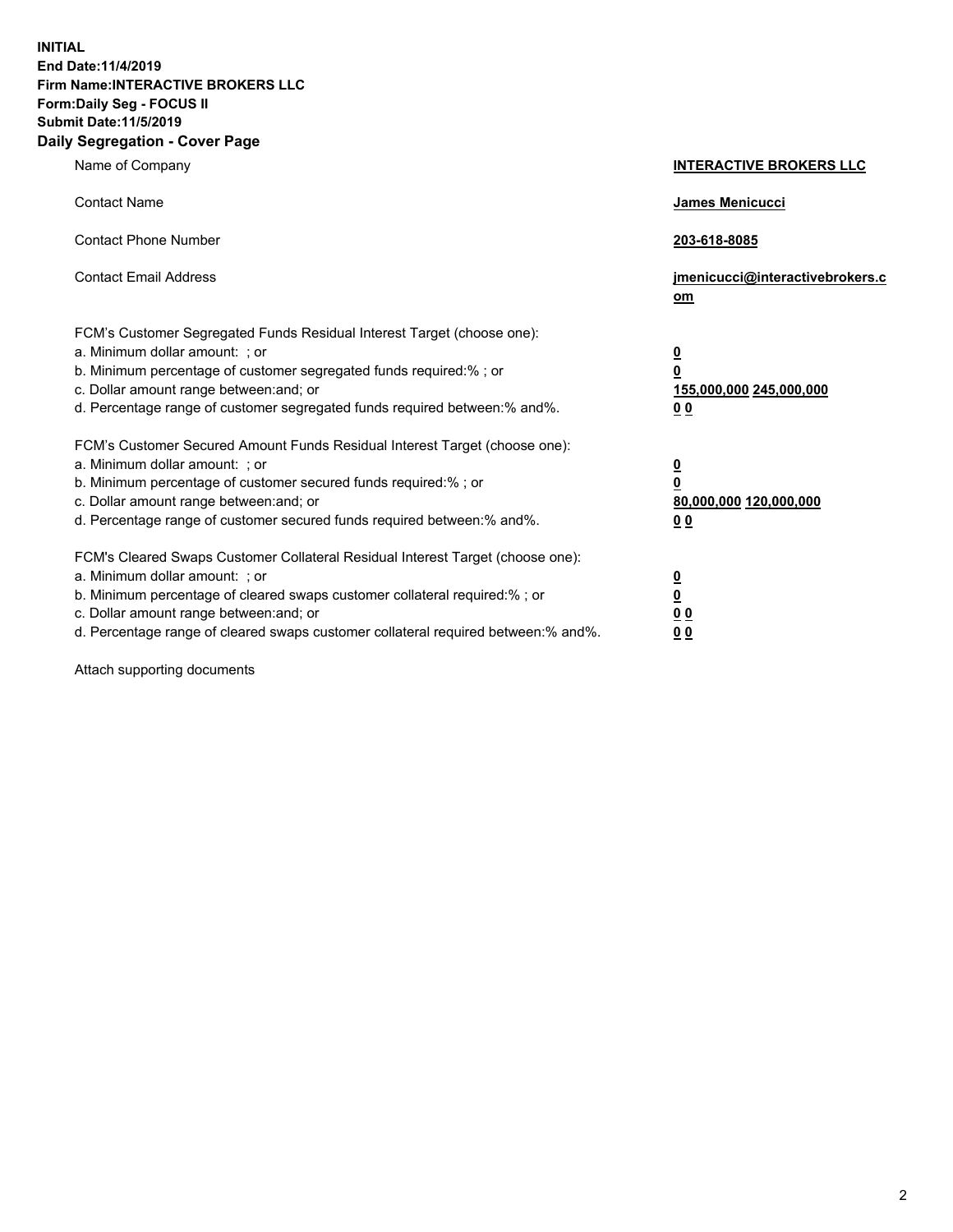## **INITIAL End Date:11/4/2019 Firm Name:INTERACTIVE BROKERS LLC Form:Daily Seg - FOCUS II Submit Date:11/5/2019 Daily Segregation - Secured Amounts**

| Amount required to be set aside pursuant to law, rule or regulation of a foreign<br>$0$ [7305]<br>government or a rule of a self-regulatory organization authorized thereunder<br>Net ledger balance - Foreign Futures and Foreign Option Trading - All Customers<br>494,942,487 [7315]<br>$0$ [7317]<br>Net unrealized profit (loss) in open futures contracts traded on a foreign board of trade<br>7,762,258 [7325]<br>a. Market value of open option contracts purchased on a foreign board of trade<br><b>52,853</b> [7335]<br>b. Market value of open contracts granted (sold) on a foreign board of trade<br>-30,692 [7337]<br>502,726,906 [7345]<br>Account liquidating to a deficit and account with a debit balances - gross amount<br>5,929 [7351]<br>0 [7352] 5,929 [7354] |
|----------------------------------------------------------------------------------------------------------------------------------------------------------------------------------------------------------------------------------------------------------------------------------------------------------------------------------------------------------------------------------------------------------------------------------------------------------------------------------------------------------------------------------------------------------------------------------------------------------------------------------------------------------------------------------------------------------------------------------------------------------------------------------------|
|                                                                                                                                                                                                                                                                                                                                                                                                                                                                                                                                                                                                                                                                                                                                                                                        |
|                                                                                                                                                                                                                                                                                                                                                                                                                                                                                                                                                                                                                                                                                                                                                                                        |
|                                                                                                                                                                                                                                                                                                                                                                                                                                                                                                                                                                                                                                                                                                                                                                                        |
|                                                                                                                                                                                                                                                                                                                                                                                                                                                                                                                                                                                                                                                                                                                                                                                        |
|                                                                                                                                                                                                                                                                                                                                                                                                                                                                                                                                                                                                                                                                                                                                                                                        |
|                                                                                                                                                                                                                                                                                                                                                                                                                                                                                                                                                                                                                                                                                                                                                                                        |
|                                                                                                                                                                                                                                                                                                                                                                                                                                                                                                                                                                                                                                                                                                                                                                                        |
|                                                                                                                                                                                                                                                                                                                                                                                                                                                                                                                                                                                                                                                                                                                                                                                        |
|                                                                                                                                                                                                                                                                                                                                                                                                                                                                                                                                                                                                                                                                                                                                                                                        |
|                                                                                                                                                                                                                                                                                                                                                                                                                                                                                                                                                                                                                                                                                                                                                                                        |
|                                                                                                                                                                                                                                                                                                                                                                                                                                                                                                                                                                                                                                                                                                                                                                                        |
|                                                                                                                                                                                                                                                                                                                                                                                                                                                                                                                                                                                                                                                                                                                                                                                        |
|                                                                                                                                                                                                                                                                                                                                                                                                                                                                                                                                                                                                                                                                                                                                                                                        |
| Amount required to be set aside as the secured amount - Net Liquidating Equity<br>502,732,835 [7355]                                                                                                                                                                                                                                                                                                                                                                                                                                                                                                                                                                                                                                                                                   |
|                                                                                                                                                                                                                                                                                                                                                                                                                                                                                                                                                                                                                                                                                                                                                                                        |
| Greater of amount required to be set aside pursuant to foreign jurisdiction (above) or line<br>502,732,835 [7360]                                                                                                                                                                                                                                                                                                                                                                                                                                                                                                                                                                                                                                                                      |
|                                                                                                                                                                                                                                                                                                                                                                                                                                                                                                                                                                                                                                                                                                                                                                                        |
| FUNDS DEPOSITED IN SEPARATE REGULATION 30.7 ACCOUNTS                                                                                                                                                                                                                                                                                                                                                                                                                                                                                                                                                                                                                                                                                                                                   |
|                                                                                                                                                                                                                                                                                                                                                                                                                                                                                                                                                                                                                                                                                                                                                                                        |
| 45,805,708 [7500]                                                                                                                                                                                                                                                                                                                                                                                                                                                                                                                                                                                                                                                                                                                                                                      |
| 0 [7520] 45,805,708 [7530]                                                                                                                                                                                                                                                                                                                                                                                                                                                                                                                                                                                                                                                                                                                                                             |
|                                                                                                                                                                                                                                                                                                                                                                                                                                                                                                                                                                                                                                                                                                                                                                                        |
| 492,774,438 [7540]                                                                                                                                                                                                                                                                                                                                                                                                                                                                                                                                                                                                                                                                                                                                                                     |
| B. In safekeeping with other banks qualified under Regulation 30.7<br>0 [7560] 492,774,438 [7570]                                                                                                                                                                                                                                                                                                                                                                                                                                                                                                                                                                                                                                                                                      |
|                                                                                                                                                                                                                                                                                                                                                                                                                                                                                                                                                                                                                                                                                                                                                                                        |
| $0$ [7580]                                                                                                                                                                                                                                                                                                                                                                                                                                                                                                                                                                                                                                                                                                                                                                             |
| $0$ [7590]                                                                                                                                                                                                                                                                                                                                                                                                                                                                                                                                                                                                                                                                                                                                                                             |
| $0$ [7600]                                                                                                                                                                                                                                                                                                                                                                                                                                                                                                                                                                                                                                                                                                                                                                             |
| $0$ [7610]                                                                                                                                                                                                                                                                                                                                                                                                                                                                                                                                                                                                                                                                                                                                                                             |
| 0 [7615] 0 [7620]                                                                                                                                                                                                                                                                                                                                                                                                                                                                                                                                                                                                                                                                                                                                                                      |
|                                                                                                                                                                                                                                                                                                                                                                                                                                                                                                                                                                                                                                                                                                                                                                                        |
| $0$ [7640]                                                                                                                                                                                                                                                                                                                                                                                                                                                                                                                                                                                                                                                                                                                                                                             |
| $0$ [7650]                                                                                                                                                                                                                                                                                                                                                                                                                                                                                                                                                                                                                                                                                                                                                                             |
| $0$ [7660]                                                                                                                                                                                                                                                                                                                                                                                                                                                                                                                                                                                                                                                                                                                                                                             |
| $0$ [7670]                                                                                                                                                                                                                                                                                                                                                                                                                                                                                                                                                                                                                                                                                                                                                                             |
| 0 [7675] 0 [7680]                                                                                                                                                                                                                                                                                                                                                                                                                                                                                                                                                                                                                                                                                                                                                                      |
|                                                                                                                                                                                                                                                                                                                                                                                                                                                                                                                                                                                                                                                                                                                                                                                        |
| 87,442,300 [7700]                                                                                                                                                                                                                                                                                                                                                                                                                                                                                                                                                                                                                                                                                                                                                                      |
| $0$ [7710]                                                                                                                                                                                                                                                                                                                                                                                                                                                                                                                                                                                                                                                                                                                                                                             |
| -2,586,258 [7720]                                                                                                                                                                                                                                                                                                                                                                                                                                                                                                                                                                                                                                                                                                                                                                      |
| 52,853 [7730]                                                                                                                                                                                                                                                                                                                                                                                                                                                                                                                                                                                                                                                                                                                                                                          |
| <u>-<b>30,692</b> [</u> 7735] <u>84,878,203</u> [7740]                                                                                                                                                                                                                                                                                                                                                                                                                                                                                                                                                                                                                                                                                                                                 |
| Amounts with other depositories designated by a foreign board of trade<br>0 [7760]                                                                                                                                                                                                                                                                                                                                                                                                                                                                                                                                                                                                                                                                                                     |
| $0$ [7765]                                                                                                                                                                                                                                                                                                                                                                                                                                                                                                                                                                                                                                                                                                                                                                             |
|                                                                                                                                                                                                                                                                                                                                                                                                                                                                                                                                                                                                                                                                                                                                                                                        |
| 623,458,349 [7770]                                                                                                                                                                                                                                                                                                                                                                                                                                                                                                                                                                                                                                                                                                                                                                     |
| Excess (deficiency) Set Aside for Secured Amount (subtract line 7 Secured Statement<br>120,725,514 [7380]                                                                                                                                                                                                                                                                                                                                                                                                                                                                                                                                                                                                                                                                              |
|                                                                                                                                                                                                                                                                                                                                                                                                                                                                                                                                                                                                                                                                                                                                                                                        |
| Management Target Amount for Excess funds in separate section 30.7 accounts<br>80,000,000 [7780]<br>Excess (deficiency) funds in separate 30.7 accounts over (under) Management Target<br>40,725,514 [7785]                                                                                                                                                                                                                                                                                                                                                                                                                                                                                                                                                                            |
| Amounts held by clearing organizations of foreign boards of trade                                                                                                                                                                                                                                                                                                                                                                                                                                                                                                                                                                                                                                                                                                                      |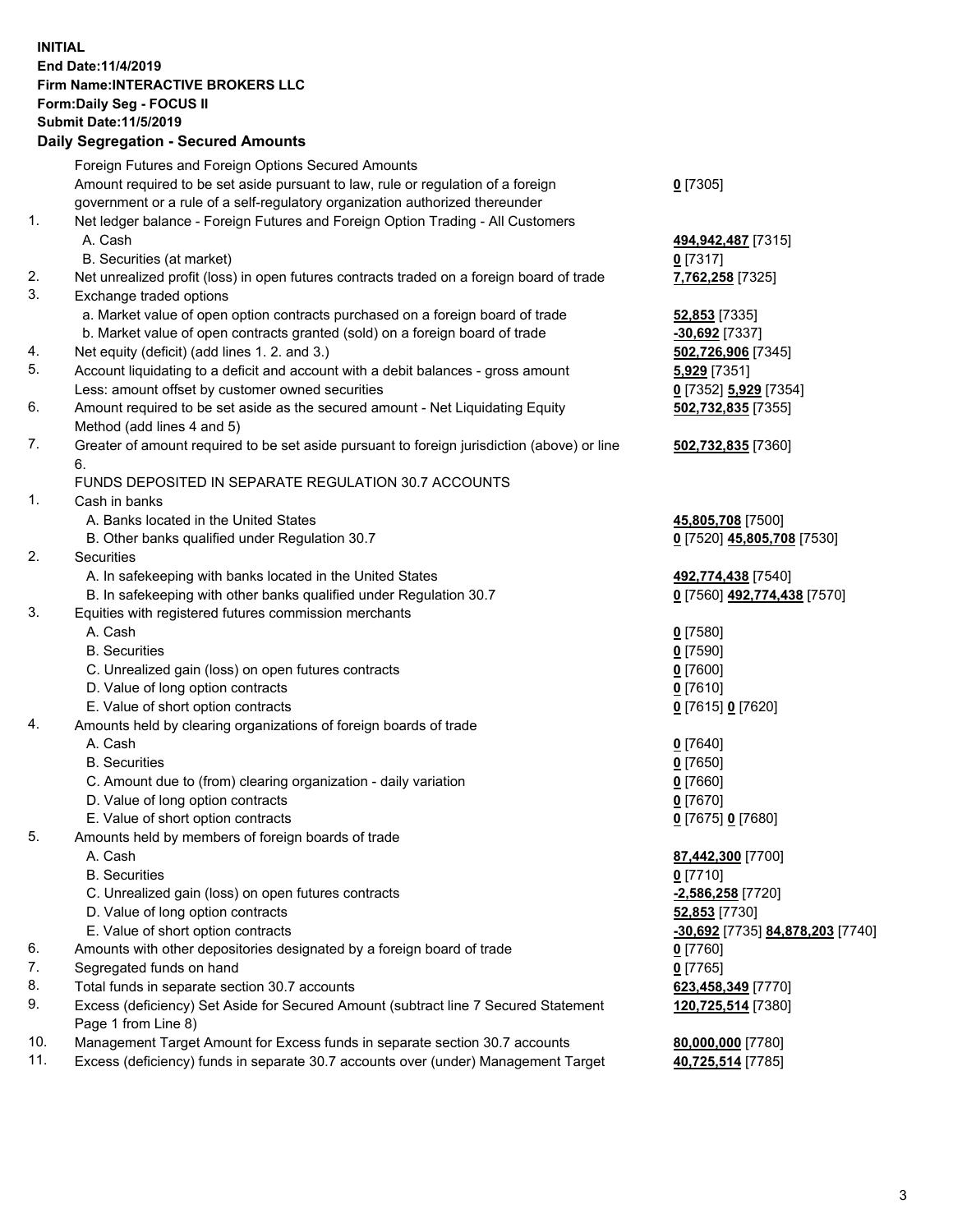**INITIAL End Date:11/4/2019 Firm Name:INTERACTIVE BROKERS LLC Form:Daily Seg - FOCUS II Submit Date:11/5/2019 Daily Segregation - Segregation Statement** SEGREGATION REQUIREMENTS(Section 4d(2) of the CEAct) 1. Net ledger balance A. Cash **4,194,340,409** [7010] B. Securities (at market) **0** [7020] 2. Net unrealized profit (loss) in open futures contracts traded on a contract market **11,672,877** [7030] 3. Exchange traded options A. Add market value of open option contracts purchased on a contract market **177,833,988** [7032] B. Deduct market value of open option contracts granted (sold) on a contract market **-180,593,555** [7033] 4. Net equity (deficit) (add lines 1, 2 and 3) **4,203,253,719** [7040] 5. Accounts liquidating to a deficit and accounts with debit balances - gross amount **981,606** [7045] Less: amount offset by customer securities **0** [7047] **981,606** [7050] 6. Amount required to be segregated (add lines 4 and 5) **4,204,235,325** [7060] FUNDS IN SEGREGATED ACCOUNTS 7. Deposited in segregated funds bank accounts A. Cash **1,102,170,734** [7070] B. Securities representing investments of customers' funds (at market) **1,952,654,945** [7080] C. Securities held for particular customers or option customers in lieu of cash (at market) **0** [7090] 8. Margins on deposit with derivatives clearing organizations of contract markets A. Cash **2,323,846** [7100] B. Securities representing investments of customers' funds (at market) **1,346,690,133** [7110] C. Securities held for particular customers or option customers in lieu of cash (at market) **0** [7120] 9. Net settlement from (to) derivatives clearing organizations of contract markets **5,175,426** [7130] 10. Exchange traded options A. Value of open long option contracts **178,356,188** [7132] B. Value of open short option contracts **-181,365,264** [7133] 11. Net equities with other FCMs A. Net liquidating equity **0** [7140] B. Securities representing investments of customers' funds (at market) **0** [7160] C. Securities held for particular customers or option customers in lieu of cash (at market) **0** [7170] 12. Segregated funds on hand **0** [7150] 13. Total amount in segregation (add lines 7 through 12) **4,406,006,008** [7180] 14. Excess (deficiency) funds in segregation (subtract line 6 from line 13) **201,770,683** [7190] 15. Management Target Amount for Excess funds in segregation **155,000,000** [7194]

16. Excess (deficiency) funds in segregation over (under) Management Target Amount Excess

**46,770,683** [7198]